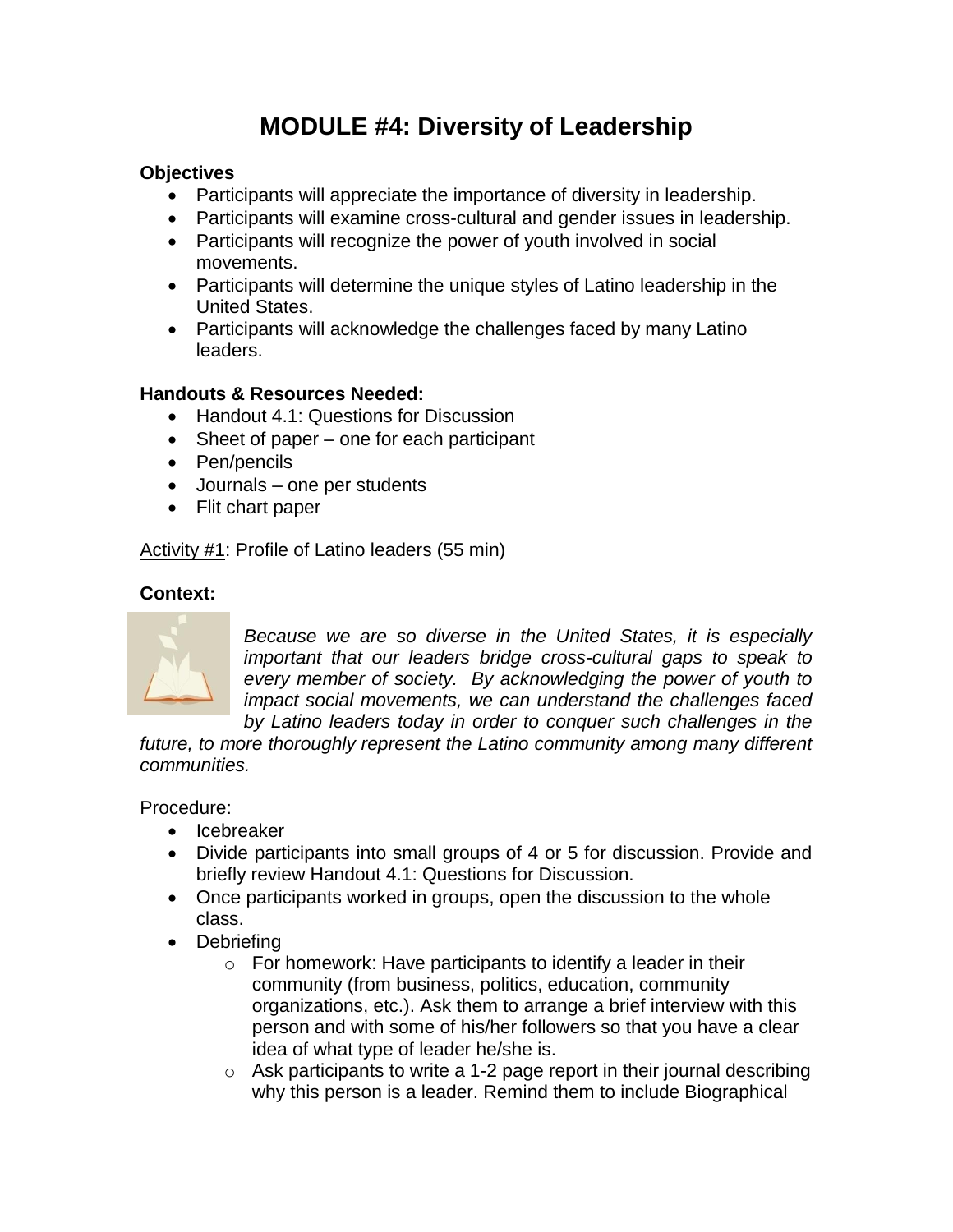information, characteristics and traits, type of leadership/ leadership style most frequently used, his/her strategy for leading others, his/ her personal vision, his/her personal definition of leadership, obstacles he/she had to overcome in order to attain a position of leadership.

- $\circ$  Tell them also to find out if the leader and/or his/her organization have a web page that you can check out for additional information.
- $\circ$  Tell participants that they will need to present what they found and learned from this exercise, during the next session. Encourage them to prepare visual aids such as overheads, posters, pictures, or PowerPoint for their presentation.

Activity #2: Dimensions of diversity (55 min)

## **Context:**



*The concept of diversity in leadership not only includes race, creed, ethnicity and gender, but it also includes diversity of thinking that results from the differences in experiences, knowledge and background of all people.* 

#### Procedure

- Icebreaker
- Remind participants about their homework assignment to interview a leader from their community and have them present this information to the next class using visual aids such as overheads, posters, pictures, or PowerPoint. Each presentation should last approximately 3-5 minutes.
- Once presentations are done, have participants form small groups but work alone, ask them to choose and write down at least 5 nouns or phrases that they feel describe who they are and how they are similar to or different from other people or groups (5min).
- When finished ask them to share their list with the group. Instruct them to go around the group listening to nouns, with one member writing the list down. Keep going around until all nouns have been reported. As a group, have them look at all the words used and see which ones involve similar characteristics.
- Ask them to categorize these nouns into the various "dimensions" represented – such as race, religion, ethnicity, sex, occupation, interests, values, etc.
- Have them look at this list and try to identify any other categories or dimensions you feel are important in describing and understanding the similarities and differences among people and groups.
- Ask participants to consider which of these categories are primary or very difficult to change, and which are secondary or possible to change?
- Debriefing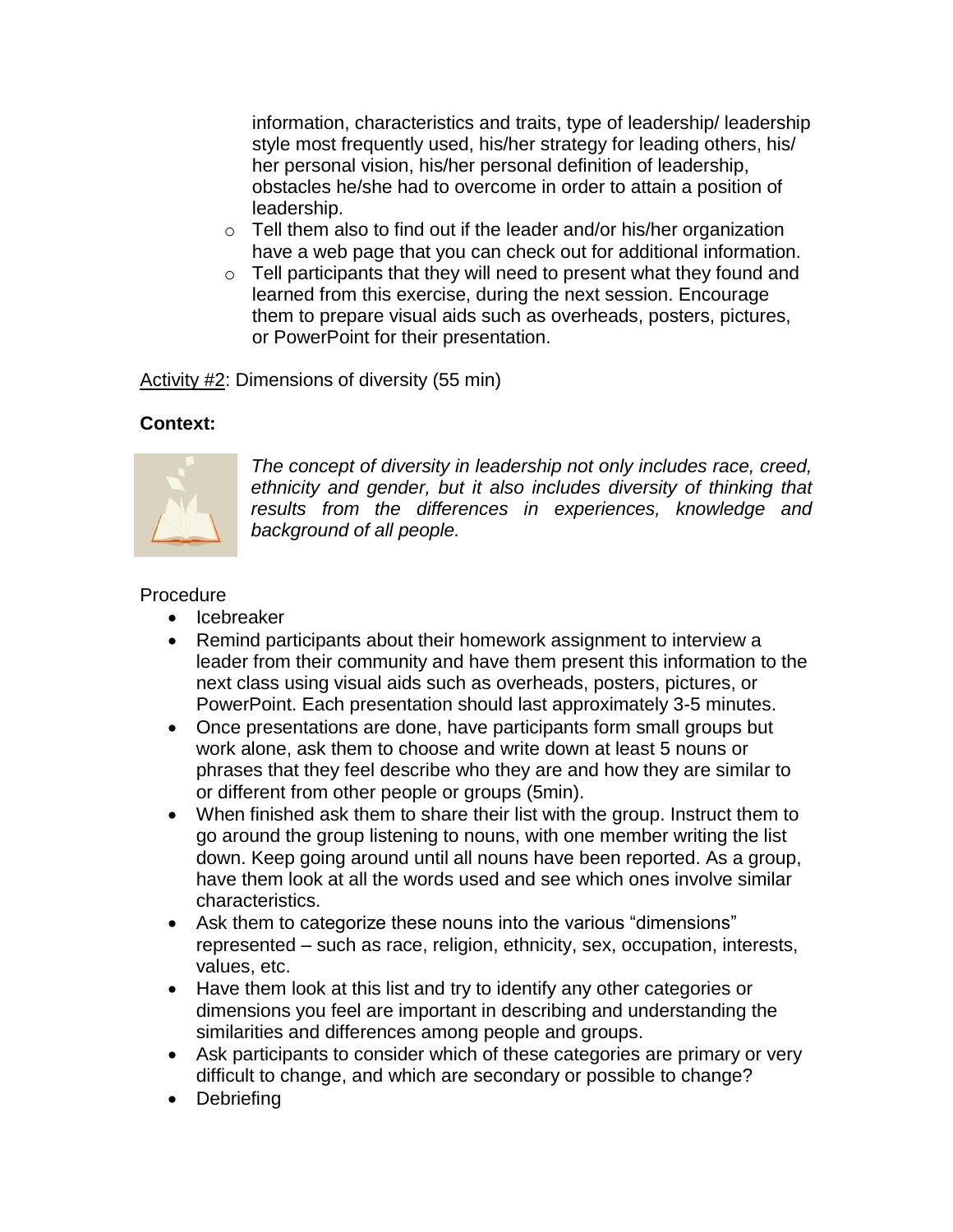#### Activity #3: Gender issues in leadership (3 hours) *Note: the facilitator will need to rent one or two DVD's depending on time.*

Procedure:

- Icebreaker
- Have participants watch and discuss the video, "Evita: The Woman Behind the Myth."
- Ask participants to watch video "El Che: Investigating a Legend" and analyze him as a leader.
- Participants will participate in a debate on "Men are More Effective Leaders Than Women."
- Debriefing